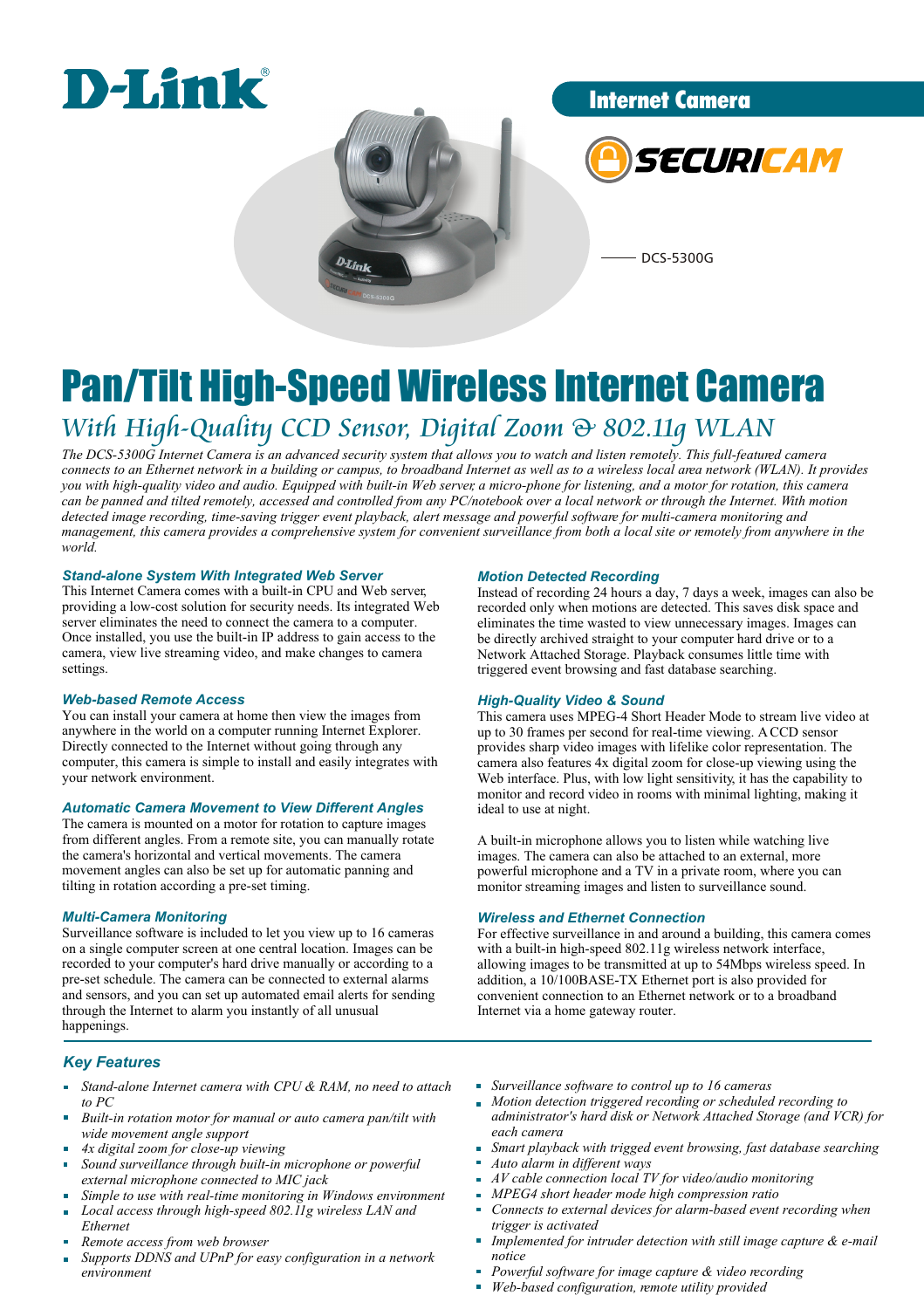### *Technical Specifications DCS-5300G*

### *Hardware*

- Sensor: 1/4-inch color CCD sensor, interlace scan mode,
- supports 380 TV lines video output, up to 30 frames per second - Pan range +/- 135 degrees
- Tilt range +90 to -45 degrees
- Automatic Gain control (AGC) 24dBi
- Automatic Exposure (AE)
- Automatic White Balance
- Electronics shutter 1/60 to 1/15000 second
- Minimum illumination 2.5lux @ f1.4 - Lens mounting: standard CS mount type lens, 6.0mm, f1.8

### **Image**

- 24-bit RGB, 4CIF/SIF, supports up to 704 x 480 (NTSC)/
- 704 x 576 (PAL) resolution
- MPEG4 short header mode compression
- Compression ratio: 5 levels
- Adjustable image size, quality and bit-rate
- Time stamp and text overlay

### **Audio**

24kbps

**Video Sizes**

QSIF/QCIF (30 fps), SIF/CIF (30 fps), 4SIF/4CIF (10 fps) (user-selectable)

### **Digial Zoom \***

Up to 4x magnification

*\* 4x digital zoom enlarges an image by magnifying the pixels in a selected portion of the image by 4 times.*

#### **Communication**

- 1 RJ-45 auto-sensing 10/100BASE-TX port to connect to 10/100Mbps Ethernet
- Supported communication protocols: HTTP, FTP, TCP/IP, UDP, SMTP, DHCP, Telnet, NTP, DDNS, UPnP and DNS

### **Viewing System Requirement**

Internet Explorer 5.x or above

#### **Security**

- Administrator and user group protected
- 15 digits password authentication

#### **LED Indicators**

- System power and status indicators
- Network link and speed indicators

### **Alarms and I/O**

- Motion detection (activity detection)
- Periodical image transfers though e-mail and upload to a server, using FTP
- 1 sensor input (12Vdc to 48Vdc/50mA)
- 1 relay output (Max. 24Vdc/1A, 125Vac/0.5A)

### **Management and Software Update**

- Configuration and system log can be accessed via Web browser and FTP application remotely
- Allows new firmware version updates via TCP/IP network

### **Channel Display (6 layouts)**

Maximum 16 views

### **Recording Modes**

- Manual Control
- Event-driven
- Scheduled recording

### **Playback Schemes**

Date, Time interval, and event triggering with preview for every camera

### **Playback Control Modes**

Play, Stop, Pause, Fast Forward, Slow Forward, Pull-bar, Zoom in, Zoom out

### *Built-in Wireless LAN*

- **Wireless LAN Standards**  $-802.11g$
- $-802.11<sub>b</sub>$

### **Data Rates**

- 802.11g: up to 54Mbps (6/9/12/18/24/36/48/54Mbps)

- 802.11b: up to 11Mbps (1/2/5.5/11Mbps)

### Internet Camera

**Transmission Technology** DSSS

### **RF Frequency Range**

2.4 to 2.4835GHz

### **Operating Channels**

- 1 to 11 channels (FCC) - 1 to 13 channels (ETSI)

### **Data Modulation Type**

DBPSK, DQPSK, CCK, OFDM

### **Antenna**

2dBi Gain external dipole antenna

### **Transmit Output Power**

16dBm (typical)

### **Receive Sensitivity (for 802.11b)**

(typically  $\widehat{\omega}$ PER < 8% packet size 1024  $\widehat{\omega}$  25° C +/- 5 °C)

- $-11$ Mbps (CCK): -82 dBm
- 5.5Mbps (CCK): -86 dBm
- 2Mbps (QPSK): -90 dBm
- 1Mbps (BPSK): -90 dBm

### **Receive Sensitivity (for 802.11g)**

(typically  $\omega$ PER < 8% packet size 1024  $\omega$  25° C +/- 5 °C) - 54Mbps (OFDM): -66 dBm - 48Mbps (OFDM): -64 dBm - 36Mbps (OFDM): -70 dBm - 24Mbps (OFDM): -72 dBm - 18Mbps (OFDM): -80 dBm - 12Mbps (OFDM): -84 dBm - 9Mbps (OFDM): -86 dBm - 6Mbps (OFDM): -88 dBm **Operating Range \***

### - Indoors: 100 meters

- Outdoors: 400 meters

*\* Environmental factors may adversely affect range.*

### **Security**

WEP 64/128-bit data encryption (user-selectable)

### *Physical & Environmental*

### **Power**

- Through switching external power adapter (AC input range 100 to 240 V, 50/60Hz)
- DC Output: 12VDC, 1.5A

### **Dimensions**

110.5mm (H) x 103.5mm (W) x 134mm(D) (camera only, mounted motor included)

### **Weight**

393 grams (camera only, mounted motor included)

#### **Operation Temperature**  $5^\circ$  to  $55^\circ$  C

**Storage Temperature**  $-10^\circ$  to 60 $^\circ$  C

### **Humidity**

20% to 90% non-condensing

### **Emission (EMI)**

- FCC Class B - CE Class B

**Safety** LVD (EN60950)